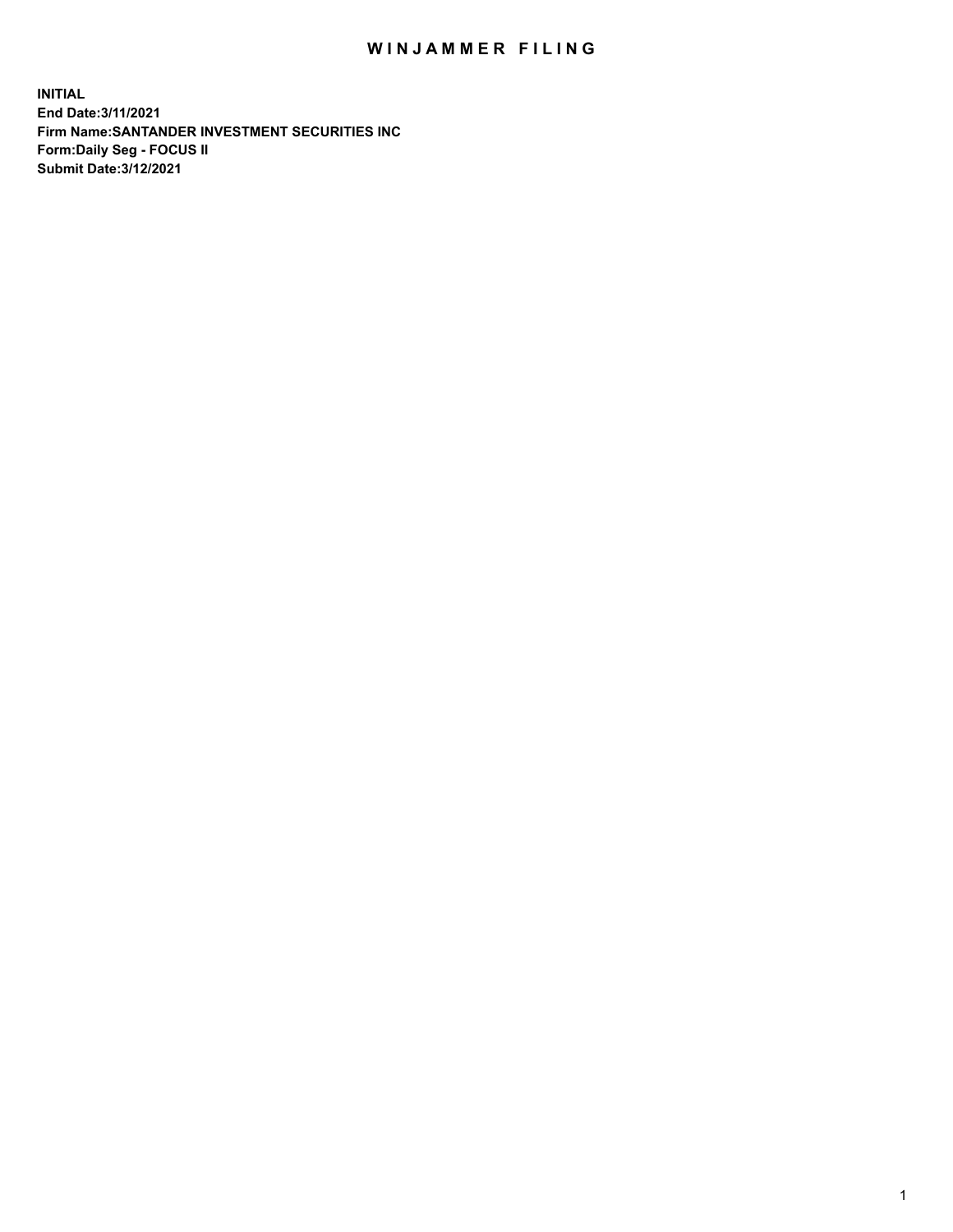**INITIAL End Date:3/11/2021 Firm Name:SANTANDER INVESTMENT SECURITIES INC Form:Daily Seg - FOCUS II Submit Date:3/12/2021 Daily Segregation - Cover Page**

| Name of Company<br><b>Contact Name</b>                                                                                                                                                                                                                                                                                         | <b>SANTANDER INVESTMENT</b><br><b>SECURITIES INC</b><br><b>Felix Munoz</b> |
|--------------------------------------------------------------------------------------------------------------------------------------------------------------------------------------------------------------------------------------------------------------------------------------------------------------------------------|----------------------------------------------------------------------------|
| <b>Contact Phone Number</b>                                                                                                                                                                                                                                                                                                    | (212) 407-4594                                                             |
| <b>Contact Email Address</b>                                                                                                                                                                                                                                                                                                   | felix.munoz@santander.us                                                   |
| FCM's Customer Segregated Funds Residual Interest Target (choose one):<br>a. Minimum dollar amount: ; or<br>b. Minimum percentage of customer segregated funds required:% ; or<br>c. Dollar amount range between: and; or<br>d. Percentage range of customer segregated funds required between:% and%.                         | <u>70,000,000</u><br><u>0</u><br>00<br>0 <sub>0</sub>                      |
| FCM's Customer Secured Amount Funds Residual Interest Target (choose one):<br>a. Minimum dollar amount: ; or<br>b. Minimum percentage of customer secured funds required:%; or<br>c. Dollar amount range between: and; or<br>d. Percentage range of customer secured funds required between:% and%.                            | $\frac{0}{0}$<br>0 <sub>0</sub><br>0 <sub>0</sub>                          |
| FCM's Cleared Swaps Customer Collateral Residual Interest Target (choose one):<br>a. Minimum dollar amount: ; or<br>b. Minimum percentage of cleared swaps customer collateral required:% ; or<br>c. Dollar amount range between: and; or<br>d. Percentage range of cleared swaps customer collateral required between:% and%. | $\frac{0}{0}$<br>0 <sub>0</sub><br>00                                      |

Attach supporting documents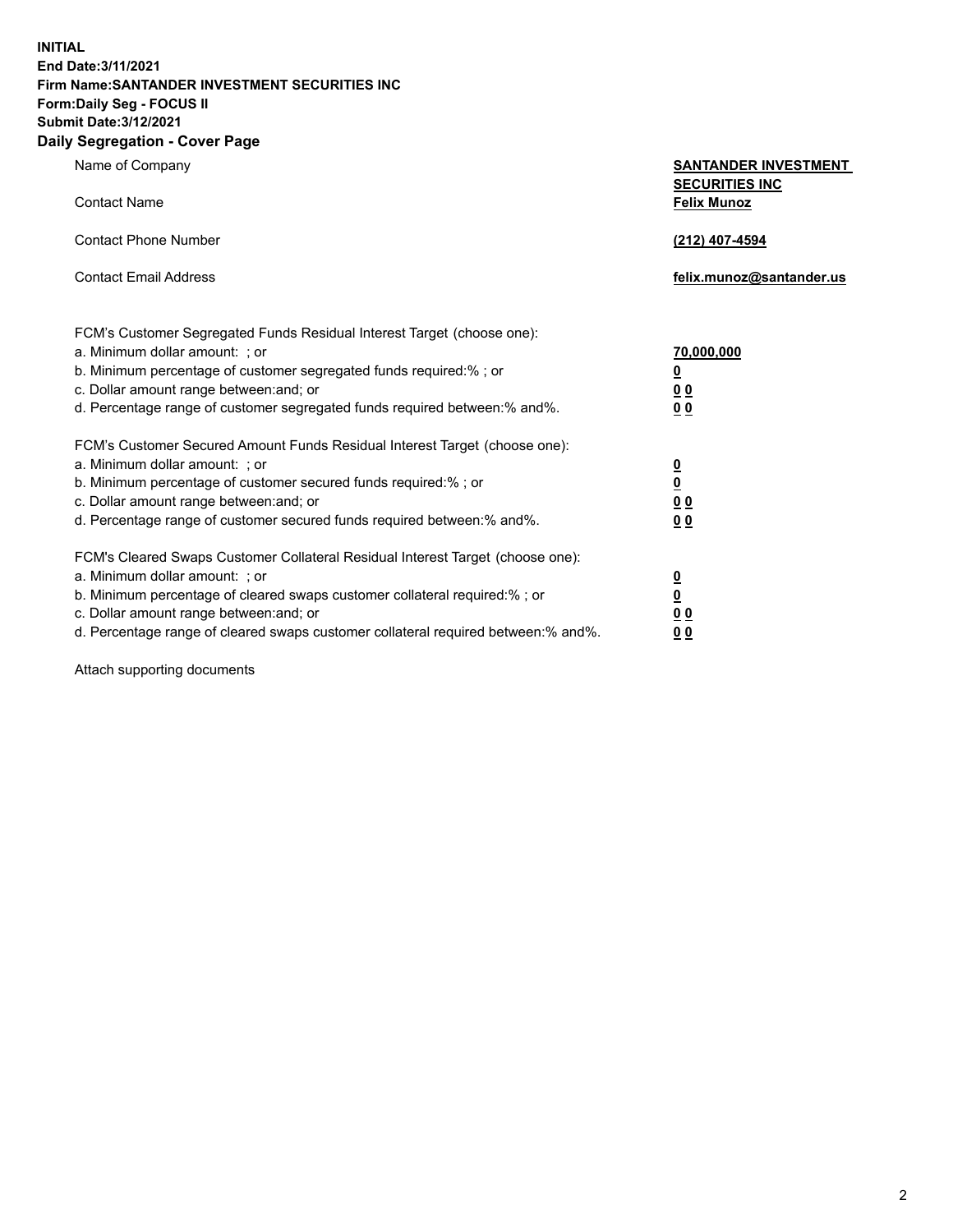**INITIAL End Date:3/11/2021 Firm Name:SANTANDER INVESTMENT SECURITIES INC Form:Daily Seg - FOCUS II Submit Date:3/12/2021 Daily Segregation - Secured Amounts**

|          | Foreign Futures and Foreign Options Secured Amounts                                         |                                         |
|----------|---------------------------------------------------------------------------------------------|-----------------------------------------|
|          | Amount required to be set aside pursuant to law, rule or regulation of a foreign            | $0$ [7305]                              |
|          | government or a rule of a self-regulatory organization authorized thereunder                |                                         |
| 1.       | Net ledger balance - Foreign Futures and Foreign Option Trading - All Customers             |                                         |
|          | A. Cash                                                                                     | $0$ [7315]                              |
|          | B. Securities (at market)                                                                   | $0$ [7317]                              |
| 2.       | Net unrealized profit (loss) in open futures contracts traded on a foreign board of trade   | $0$ [7325]                              |
| 3.       | Exchange traded options                                                                     |                                         |
|          | a. Market value of open option contracts purchased on a foreign board of trade              | $0$ [7335]                              |
|          | b. Market value of open contracts granted (sold) on a foreign board of trade                | $0$ [7337]                              |
| 4.       | Net equity (deficit) (add lines 1. 2. and 3.)                                               | $0$ [7345]                              |
| 5.       | Account liquidating to a deficit and account with a debit balances - gross amount           | $0$ [7351]                              |
|          | Less: amount offset by customer owned securities                                            | 0 [7352] 0 [7354]                       |
| 6.       | Amount required to be set aside as the secured amount - Net Liquidating Equity              | $0$ [7355]                              |
|          | Method (add lines 4 and 5)                                                                  |                                         |
| 7.       | Greater of amount required to be set aside pursuant to foreign jurisdiction (above) or line | $0$ [7360]                              |
|          | 6.                                                                                          |                                         |
|          | FUNDS DEPOSITED IN SEPARATE REGULATION 30.7 ACCOUNTS                                        |                                         |
| 1.       | Cash in banks                                                                               |                                         |
|          | A. Banks located in the United States                                                       | $0$ [7500]                              |
|          | B. Other banks qualified under Regulation 30.7                                              | 0 [7520] 0 [7530]                       |
| 2.       | <b>Securities</b>                                                                           |                                         |
|          | A. In safekeeping with banks located in the United States                                   | $0$ [7540]                              |
|          | B. In safekeeping with other banks qualified under Regulation 30.7                          | 0 [7560] 0 [7570]                       |
| 3.       | Equities with registered futures commission merchants                                       |                                         |
|          | A. Cash                                                                                     | $0$ [7580]                              |
|          | <b>B.</b> Securities                                                                        | $0$ [7590]                              |
|          | C. Unrealized gain (loss) on open futures contracts                                         | $0$ [7600]                              |
|          | D. Value of long option contracts                                                           | $0$ [7610]                              |
|          | E. Value of short option contracts                                                          | 0 [7615] 0 [7620]                       |
| 4.       | Amounts held by clearing organizations of foreign boards of trade                           |                                         |
|          | A. Cash                                                                                     | $0$ [7640]                              |
|          | <b>B.</b> Securities                                                                        | $0$ [7650]                              |
|          | C. Amount due to (from) clearing organization - daily variation                             | $0$ [7660]                              |
|          | D. Value of long option contracts                                                           | $0$ [7670]                              |
| 5.       | E. Value of short option contracts                                                          | 0 [7675] 0 [7680]                       |
|          | Amounts held by members of foreign boards of trade                                          |                                         |
|          | A. Cash                                                                                     | 0 [7700]                                |
|          | <b>B.</b> Securities                                                                        | 0 <sup>[7710]</sup>                     |
|          | C. Unrealized gain (loss) on open futures contracts<br>D. Value of long option contracts    | $0$ [7720]                              |
|          | E. Value of short option contracts                                                          | $0$ [7730]                              |
|          |                                                                                             | 0 <sup>[7735]</sup> 0 <sup>[7740]</sup> |
| 6.<br>7. | Amounts with other depositories designated by a foreign board of trade                      | 0 [7760]                                |
| 8.       | Segregated funds on hand<br>Total funds in separate section 30.7 accounts                   | $0$ [7765]                              |
| 9.       | Excess (deficiency) Set Aside for Secured Amount (subtract line 7 Secured Statement         | $0$ [7770]                              |
|          | Page 1 from Line 8)                                                                         | 0 [7380]                                |
| 10.      | Management Target Amount for Excess funds in separate section 30.7 accounts                 | $0$ [7780]                              |
| 11.      | Excess (deficiency) funds in separate 30.7 accounts over (under) Management Target          | 0 <sup>[7785]</sup>                     |
|          |                                                                                             |                                         |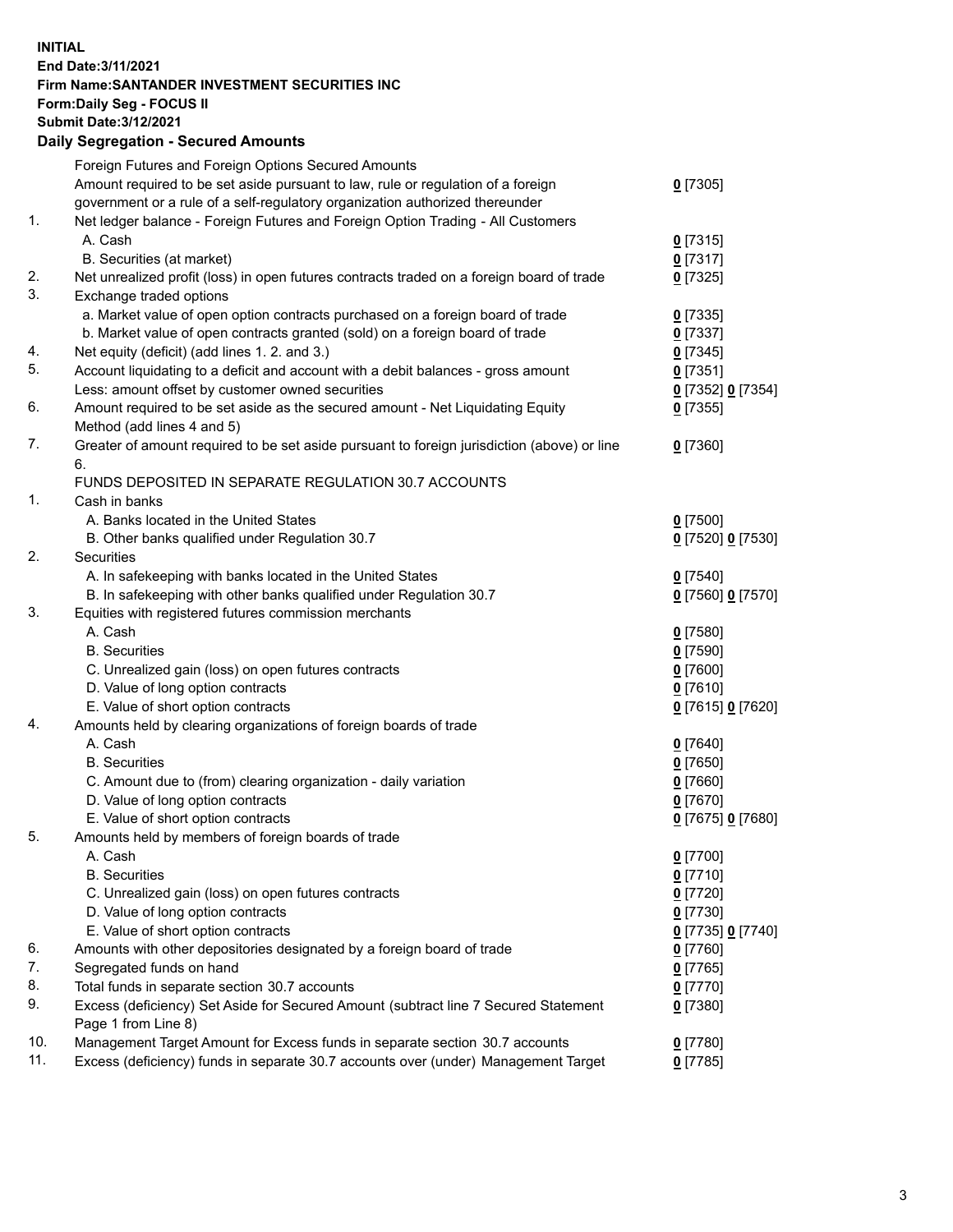| <b>INITIAL</b> |                                                                                                            |                      |  |  |  |  |
|----------------|------------------------------------------------------------------------------------------------------------|----------------------|--|--|--|--|
|                | End Date: 3/11/2021                                                                                        |                      |  |  |  |  |
|                | Firm Name: SANTANDER INVESTMENT SECURITIES INC                                                             |                      |  |  |  |  |
|                | <b>Form:Daily Seg - FOCUS II</b>                                                                           |                      |  |  |  |  |
|                | <b>Submit Date: 3/12/2021</b>                                                                              |                      |  |  |  |  |
|                | Daily Segregation - Segregation Statement                                                                  |                      |  |  |  |  |
|                | SEGREGATION REQUIREMENTS(Section 4d(2) of the CEAct)                                                       |                      |  |  |  |  |
| 1.             | Net ledger balance                                                                                         |                      |  |  |  |  |
|                | A. Cash                                                                                                    | 1,440,618,874 [7010] |  |  |  |  |
|                | B. Securities (at market)                                                                                  | $0$ [7020]           |  |  |  |  |
| 2.             | Net unrealized profit (loss) in open futures contracts traded on a contract market                         | 433,838,048 [7030]   |  |  |  |  |
| 3.             | Exchange traded options                                                                                    |                      |  |  |  |  |
|                | A. Add market value of open option contracts purchased on a contract market                                | 46,840,340 [7032]    |  |  |  |  |
|                | B. Deduct market value of open option contracts granted (sold) on a contract market                        | -24,597,001 [7033]   |  |  |  |  |
| 4.             | Net equity (deficit) (add lines 1, 2 and 3)                                                                | 1,896,700,261 [7040] |  |  |  |  |
| 5.             | Accounts liquidating to a deficit and accounts with                                                        |                      |  |  |  |  |
|                | debit balances - gross amount                                                                              | $0$ [7045]           |  |  |  |  |
|                | Less: amount offset by customer securities                                                                 | 0 [7047] 0 [7050]    |  |  |  |  |
| 6.             | Amount required to be segregated (add lines 4 and 5)                                                       | 1,896,700,261 [7060] |  |  |  |  |
|                | FUNDS IN SEGREGATED ACCOUNTS                                                                               |                      |  |  |  |  |
| 7.             | Deposited in segregated funds bank accounts                                                                |                      |  |  |  |  |
|                | A. Cash                                                                                                    | 340,717,949 [7070]   |  |  |  |  |
|                | B. Securities representing investments of customers' funds (at market)                                     | $0$ [7080]           |  |  |  |  |
|                | C. Securities held for particular customers or option customers in lieu of cash (at                        | $0$ [7090]           |  |  |  |  |
|                | market)                                                                                                    |                      |  |  |  |  |
| 8.             | Margins on deposit with derivatives clearing organizations of contract markets                             |                      |  |  |  |  |
|                | A. Cash                                                                                                    | 1,611,339,929 [7100] |  |  |  |  |
|                | B. Securities representing investments of customers' funds (at market)                                     | $0$ [7110]           |  |  |  |  |
|                | C. Securities held for particular customers or option customers in lieu of cash (at                        | $0$ [7120]           |  |  |  |  |
| 9.             | market)                                                                                                    |                      |  |  |  |  |
| 10.            | Net settlement from (to) derivatives clearing organizations of contract markets<br>Exchange traded options | -5,238,212 [7130]    |  |  |  |  |
|                | A. Value of open long option contracts                                                                     | 46,840,340 [7132]    |  |  |  |  |
|                | B. Value of open short option contracts                                                                    | -24,597,001 [7133]   |  |  |  |  |
| 11.            | Net equities with other FCMs                                                                               |                      |  |  |  |  |
|                | A. Net liquidating equity                                                                                  | $0$ [7140]           |  |  |  |  |
|                | B. Securities representing investments of customers' funds (at market)                                     | $0$ [7160]           |  |  |  |  |
|                | C. Securities held for particular customers or option customers in lieu of cash (at                        | $0$ [7170]           |  |  |  |  |
|                | market)                                                                                                    |                      |  |  |  |  |
| 12.            | Segregated funds on hand                                                                                   | $0$ [7150]           |  |  |  |  |
| 13.            | Total amount in segregation (add lines 7 through 12)                                                       | 1,969,063,005 [7180] |  |  |  |  |
| 14.            | Excess (deficiency) funds in segregation (subtract line 6 from line 13)                                    | 72,362,744 [7190]    |  |  |  |  |
| 15.            | Management Target Amount for Excess funds in segregation                                                   | 70,000,000 [7194]    |  |  |  |  |
| 16.            | Excess (deficiency) funds in segregation over (under) Management Target Amount                             | 2,362,744 [7198]     |  |  |  |  |
|                | <b>Excess</b>                                                                                              |                      |  |  |  |  |